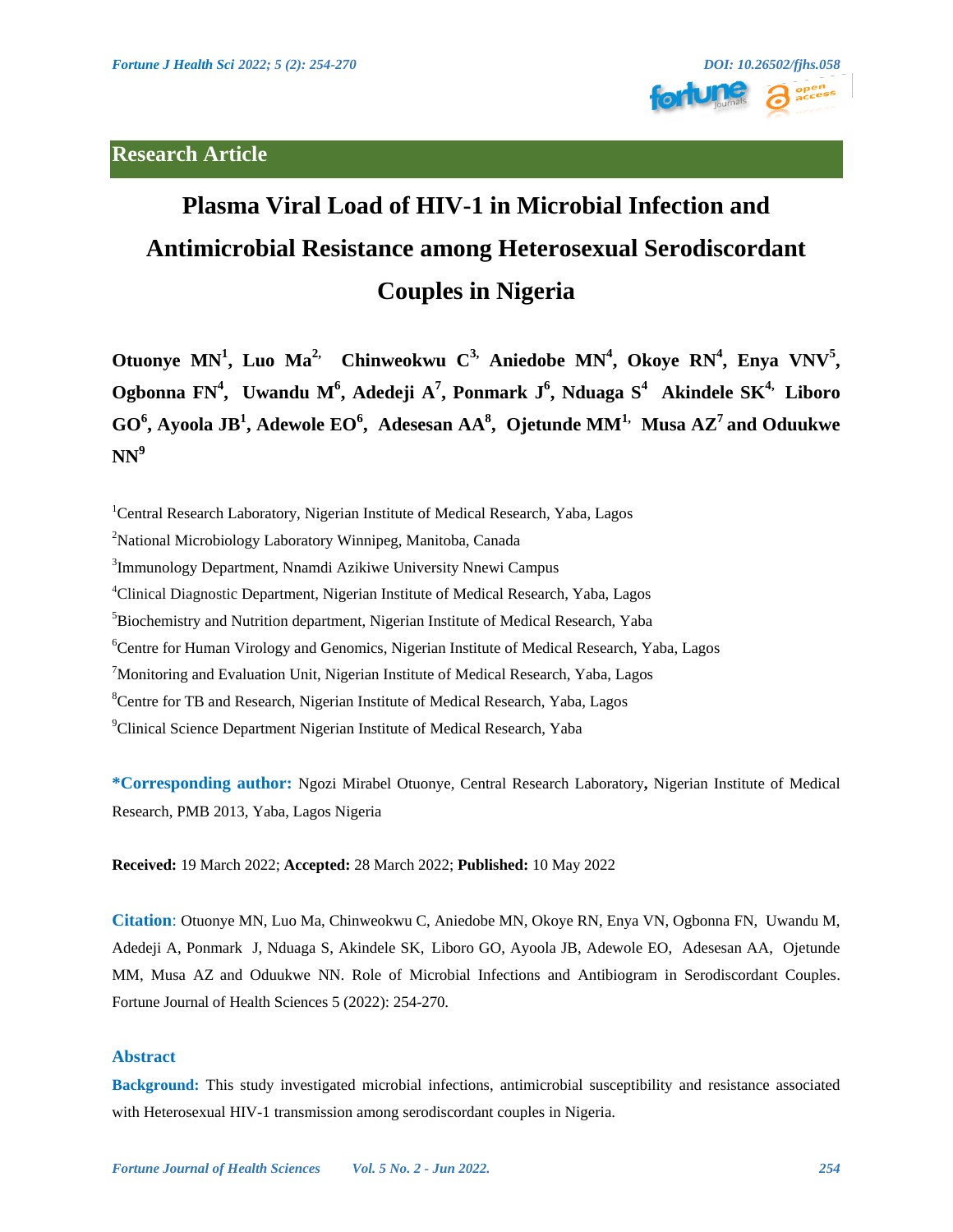Methods: A total of 271 serodiscordant and concordant couples (HIV positive and negative) were enrolled, blood samples were collected from the subjects by venipuncture. Plasma viral load, CD4+ analysis were done on the blood samples collected from the participants. Endocervical/urethral swabs and early morning urine samples were collected from participants who presented with Pelvic Inflammatory Diseases, profuse vaginal discharge (greenish and grey colour), itching, and painful urination. By standard microbiological methods, samples were screened by microscopy, culture, antibiogram, and biochemical tests with a view to identify microbial agents of co-infections with HIV.

**Results:** The Participants age ranged from  $\geq 21 - \leq 50$  years. The index whose plasma viral loads were 10,001-100,000 copies/ml had microbial infections of 32(60.9% p=0.059). *Staphylococcus aureus and Escherichia coli*  (22.1%) were isolated from the index (HIV positive subject) while 14.5% of Staphylococcus aureus and 27.2% of *E coli* were isolated from their partners (HIV negative). *Staphylococcus aureus* from the index showed more sensitivity to Amoxillin/clavulanate (95.4%/90.4%) compared to the partners (55.1%/73.5%) and more resistant to Ceftazidime (81.4%) compared to the partners (69.8%).

**Conclusion:** The microbial infections isolated from the index were associated with high viral loads and are independent makers to HIV-1 transmission among serodiscordant couples. Amoxillin/clavulanic acid showed more sensitivity to *S. aureus* and more resistance to Cephalosporin antibiotic among the index addressing the impact of antibiotic-sensitivity and resistance in microbial infections on clinical outcomes.

**Keywords:** HIV-1, Microbial infections, Antimicrobial resistance, Plasma viral load, Heterosexual Serodiscordant couples and Nigeria

#### **1. Introduction**

About 36.7 million people globally are currently living with HIV infection [1, 2].. Nigeria has the 2nd largest HIV epidemic in the world with prevalence of 3.1% and has the highest new infection rates in sub Saharan Africa [3]. HIV is a public health problem; over 65% of the world's HIV infection is found in sub Saharan Africa with heterosexual exposure as the primary mode of HIV transmission [4]. Approximately 80 percent of HIV infections in Nigeria are as a result of heterosexual sex<sup>4</sup>. However, many couples do not know their HIV status and so; this has given room to most heterosexual HIV-1 transmission among serodiscordant couples [3, 4]. Again, an estimated 70% HIV -1 transmission occur between married partners, making cohabiting African couples the largest HIV risk group [5,6].

Factors contributing to this includes: Lack of knowledge about sexual health, non to inconsistent condom use, untreated ulcerative and non-ulcerative sexually transmitted diseases, reproductive tract infections, non-disclosure of partner HIV status, multiple sexual partners and vaginal washing [3, 7, and 8]. However, gender inequality among women has been identified as a strong factor to HIV epidemic in African women [8].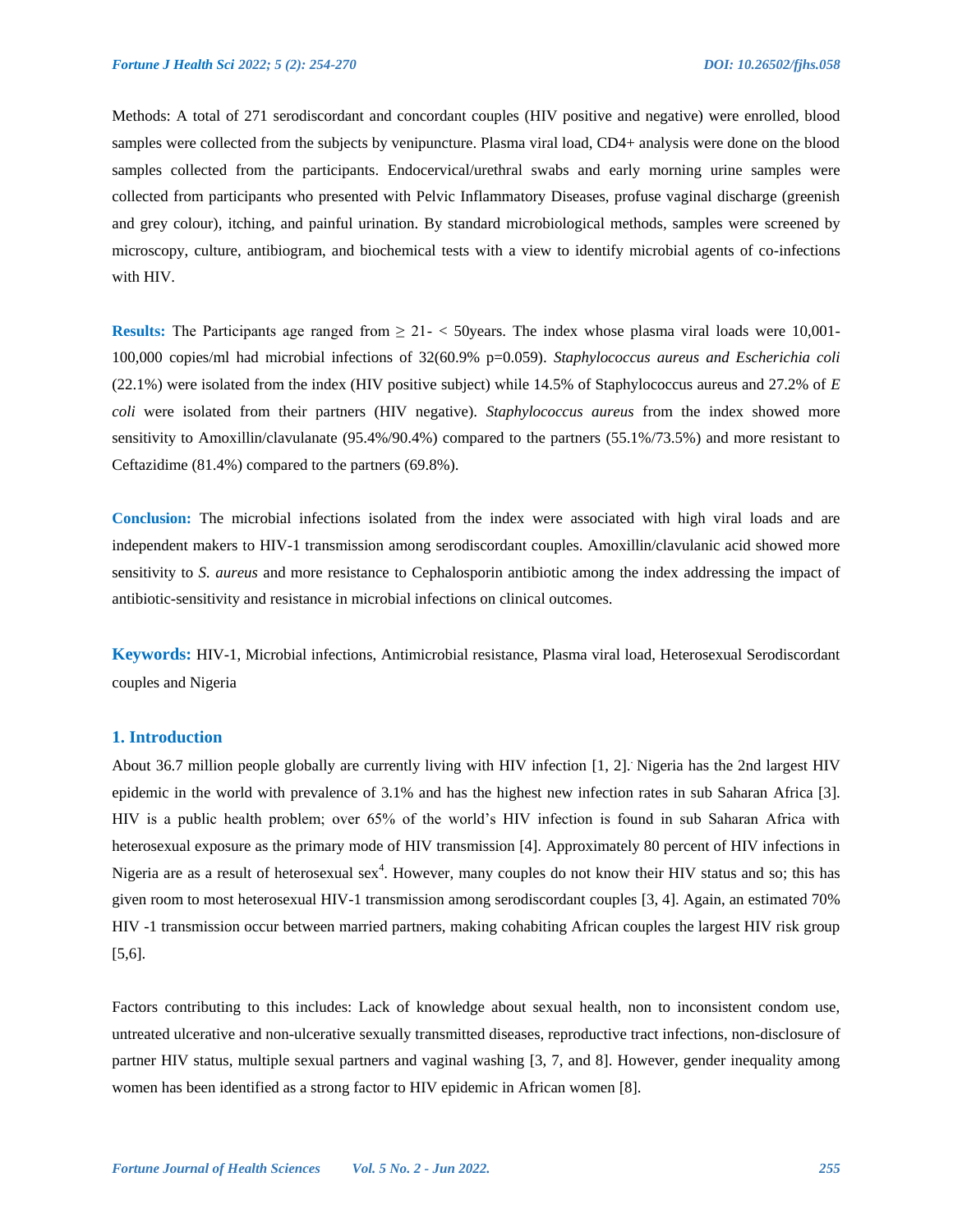Vaginal infections which are caused by bacterial vaginosis (BV), bacterial pathogens (BP) and yeast infections (YI) are common among HIV-infected men and women especially during the reproductive age. This may be a marker for increased transmissibility to sexual partners, infants at delivery, significant morbidity, underscoring their importance from a public health perspective. Severe co- infections have been reported in serodiscordant couples. In a recent study, 564 patients presented to the Nigerian Institute of Medical Research (NIMR) HIV clinic with symptoms of lower waist pain, pelvic inflammatory diseases (PID), painful urination, vaginal/ urethral itching, discharge, certain foul-smelling fluid from the vagina and/or a balloon-like substance from the vagina.

Results presented showed fifty-five bacterial isolates co-infected with Candida species, while 5 *Trichomonas vaginalis* co-infected with candida species, 23 bacterial vaginosis (BV) co-infected with other bacterial pathogens [8]. About 10 patients had triple infection of BV, yeast and bacterial pathogens. Co-existence of reproductive tract infections (RTIs) was associated with increased HIV transmission through heterosexual contact (p<0.002) [8]. Though, traditionally, reproductive tract infections have been viewed as a lesser public health importance. In another study on lower genital tract infections in HIV-seropositive women in India, the laboratory findings showed high prevalence of BV (30%), mixed infection (30%), and candidiasis (10%) among HIV-seropositive women  $(P \leq$ 0.001) [9].

Another study in India identified sexually transmitted infections in 57% of HIV positive women compared to 34% of HIV negative women (p=0.0037). Vaginal candidiasis was the most common infection followed by *Trichomonas vaginalis.* Human papilloma virus infection was seen in nine HIV positive women and none was seen in HIV negative women [10]. Symptomatic vaginal yeast infections are increased in HIV-infected women with low CD4 cell count if they are not on antifungal prophylaxis. Significantly, vaginal infections may cause significant morbidity, especially among HIV-infected women, and may contribute to increased risk of HIV transmission among sexual partners. Serodiscordant couples involved in oral sexual practices can be of high risk in HIV-1 transmission if there are open sores in the mouth.

The sexual practices with the highest risks are those that cause mucosal trauma, during intercourse while analreceptive intercourse poses the highest risk. Mucous membrane inflammation facilitates HIV transmission. Sexually Transmitted Diseases, such as gonorrhea, chlamydial infection, trichomoniasis, cause ulceration. Chancroid, herpes, and syphilis, increase HIV risk acquisition in several folds. In heterosexuals, the estimated risk per coital act is about 1/1000 [11]. However, the risk is increased in early and advanced stages of HIV infection when HIV concentrations in plasma and genital fluids are higher, in younger people with ulcerative genital diseases [12].

The risk of HIV acquisition in a single sexual exposure is estimated to be very low [13]. However, the key factor in determining the viral load burden is the exposing dose of the virus from an Index to the partner [14]. A study conducted in Uganda on heterosexual HIV serodiscordant couples showed a direct relationship between the risk of HIV acquisition and donor plasma viral load (pVL) [15]. No HIV transmissions were observed when the pVL was below a critical threshold of 1500 copies HIV RNA/ml [15]. In this study, we therefore;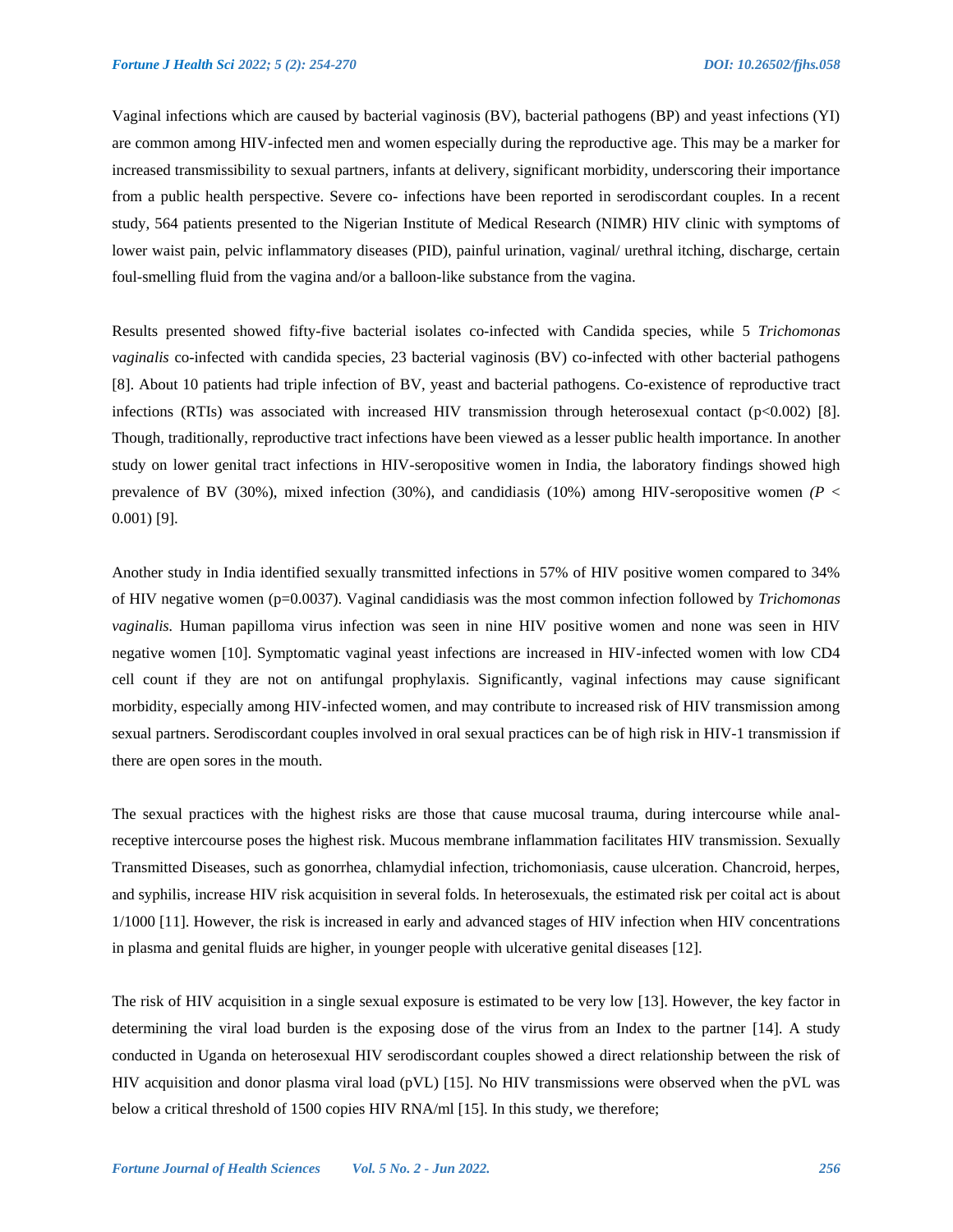- 1. Investigated the microbial infections and plasma viral load (HIV-1 RNA) in association with HIV-1 transmission among serodiscordant couples
- 2. Identified the antibiotic susceptibility and resistance patterns of the microbial infections predominant in serodiscordant couples

#### **2. Subjects, Materials and Methods**

# **2.1 Recruitment of study population**

The study population comprised of: Serodiscordant couples (Index and Partner). The positive partner may or may not be on antiretroviral drugs (ART). Concordant couples were also recruited: in this case, the couple can be concordant HIV positive and or concordant HIV negative. These couples were registered with the Nigerian Institute of Medical Research (NIMR) HIV clinic Yaba, Lagos and Nnamdi Azikiwe University Teaching Hospital Nnewi Anambra State (NAUTH) HIV clinics. Other clients were recruited from NIMR HCT Unit (HIV Counseling and Testing Unit). HIV negative couples were recruited among NIMR Workers Couples (NIMRWC) and Divine Grace Evangelical Church Couple (DGECC) for control measures. Only couples who gave informed consent and were recruited.

#### **2.2 Study design**

This is a cross sectional study design compromising of participants living with HIV/AIDS and their HIV negative partners (serodiscordant couples), concordant HIV positive couples and concordant HIV negative couples (control) with previous or current history of cervicitis, pelvic inflammatory disease (PID), painful urination, itching and foulsmelling vaginal and urethral infections were enrolled for the study.

#### **2.3 Study Sites**

Samples were collected and processed in two government-owned health institutions namely: Nigerian Institute of Medical Research Yaba, Lagos State and Nnamdi Azikiwe University Teaching Hospital Nnewi, Anambra State.

#### **2.4 Sample size Calculation**

The prevalence of Serodiscordant couple is in Nigerian is 7.7% [16]. Therefore, the formula  $N = z^2 pq/d^2$  for a cross sectional study was used. It was multiplied by the design effect of 1.5 and attrition of 10%. Total sample size was approximately 271.

#### **2.5 Inclusion and Exclusion Criteria**

The participants included in this study were: (i) Couples that have discordant HIV test result (ii) Couples that have concordant HIV results (iii) Couples who have co-habited for at least 3 months and or may have more than one partner (iv) The women are aged between 20-60 and the men 20- 65 years (v) The HIV positive partners can be or not be on ARV (vi) Willingness to participate and given informed consent Also excluded were (i) Those over/or under the required age group (ii) Those, who have not co-habited for three months (iii) Those who were not willing to participate and give informed consent.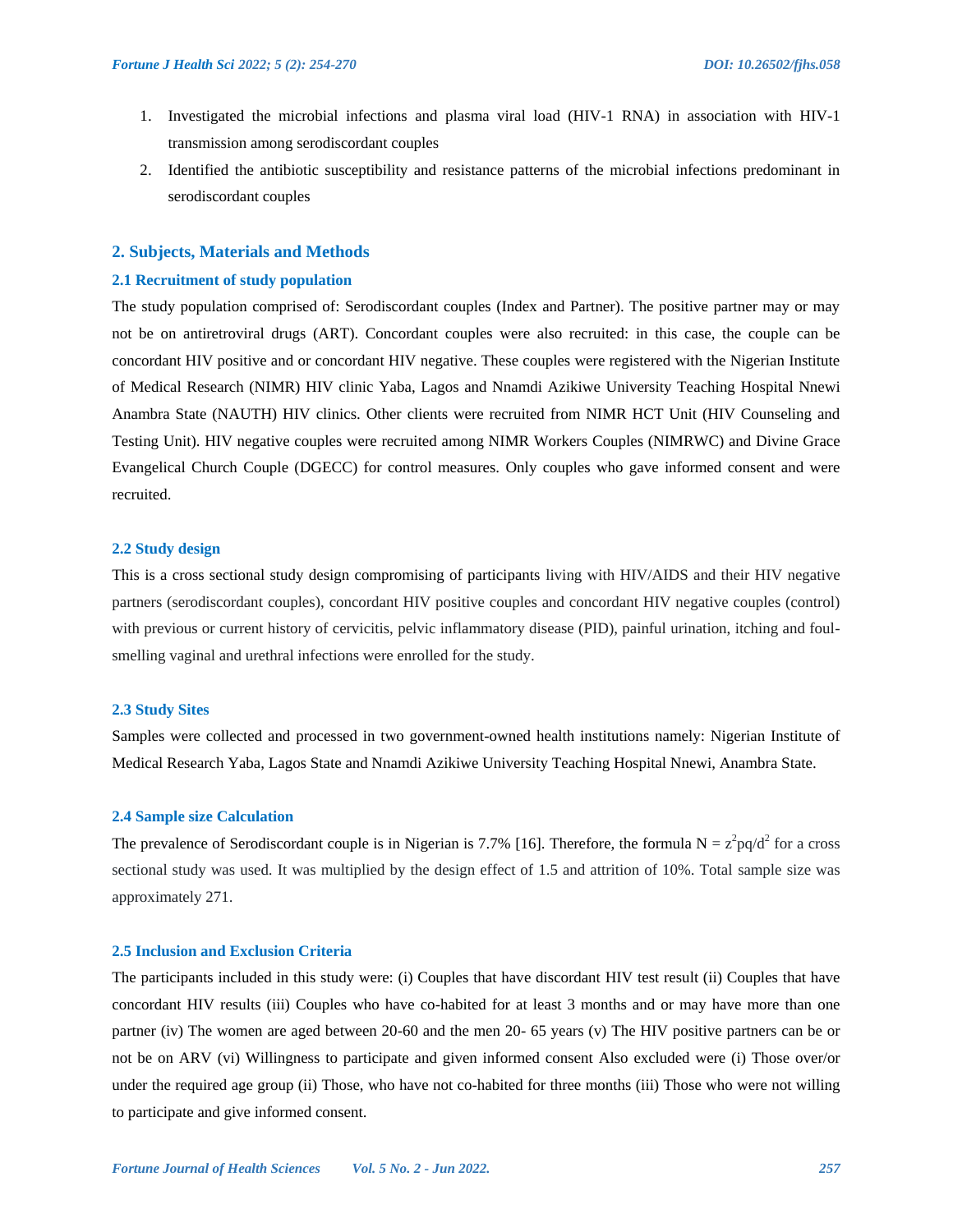**2.6 Ethical Approval:** Approval was obtained from NIMR IRB (IRB/12/176) and NAUTH Ethical Committee (CS/66/7/79).

# **2.7 Administration of Structured Questionnaire using In-depth Interview (IDI) Procedures and face to face interviews**

Structured questionnaires were administered to a total of 271 consenting sero-discordant, concordant HIV positive and HIV negative couples. Information on socio-demographic characteristics, knowledge of partners' HIV status, knowledge of STIs, laboratory tests and treatment status, sexual behaviours and practices, were required for the completion of the questionnaire. This procedure was done during couples counseling and testing.

#### **2.8 Sample collection methods**

A total of 476 blood samples, 123 endocervical swabs, 11 urethral swabs, 109 urine samples were collected from 236 couples from Nigerian Institute of Medical Research. Seventy (70) blood samples, 28 urine samples and 3 endocervical swabs were also collected from 35 couples from Nnamdi Azikiwe University Teaching Hospital Nnewi Anambra State. Endocervical swabs and early morning urine samples were obtained from the participants who presented with: vaginal discharge, pelvic inflammatory diseases (PID) itching, painful urination and foul smelling vaginal discharge. The swabs and the urine samples were cultured using standard microbiological methods.

#### **2.9 Isolation and Identification of Microbial Infections**

#### **2.9.1 Culture**

Endocervical/urethral swabs were cultured on chocolate and blood agar under (10%  $CO<sup>2</sup>$ ), and Sabouraud Dextrose agar plates and placed at 37 <sup>o</sup>C for 24 hours. Additionally, urine samples were cultured on MacConkey, CLED and blood agar plates, placed at  $37^{\circ}$ C for 24 hours, using standard microbiological techniques. Characterization and identification were done on the microbial isolates using standard microbiological techniques such as cultural, morphological and biochemical characteristics accordingly [17].

#### **2.9.2 Wet Preparation**

This was done on endocervical swabs and urine samples to determine the presence of clue and yeast cells and *T. vaginalis* using standard microbiological methods [18].

#### **2.9.3** *Gardnerella vaginalis* **detection (Bacterial Vaginosis {BV})**

BV diagnosis was done using the Amstel criteria which include vaginal pH, greater than 4.5, positive whiff test, milky discharge, and the presence of clue cells on microscopic examination of vaginal fluid [19].

#### **2.9.4 Antibiotic Susceptibility Testing**

The disk-diffusion agar method tests the effectiveness of antibiotics on a specific microorganism. The inocula were prepared directly from overnight cultures adjusted to 0.5 McFarland standard. Whatman Antibiotic Assay Single Discs (9mm) already impregnated with a known volume of appropriate concentration of antimicrobial, representing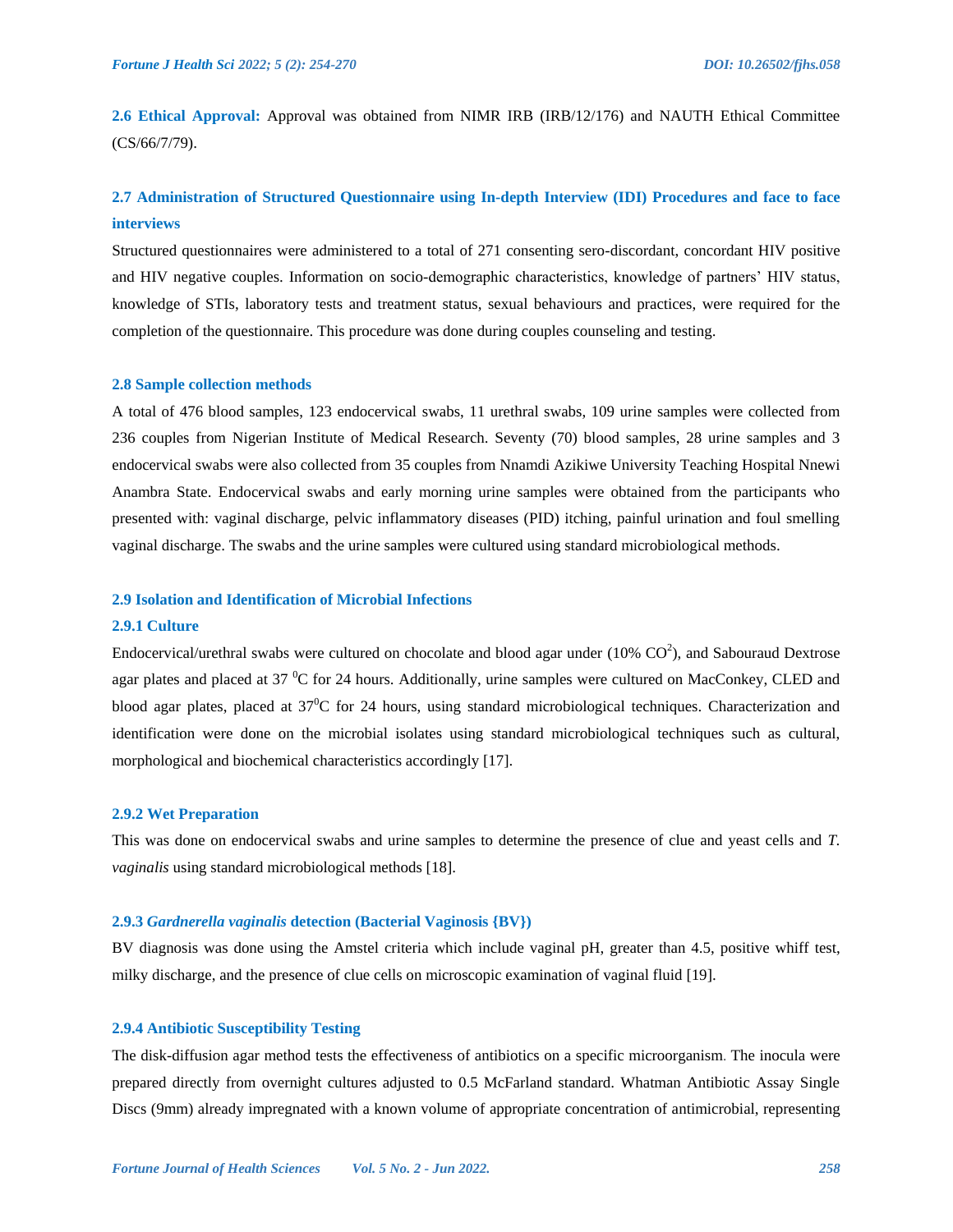Gram positive and negative antibiotics compromising of: Ofloxacin (5µg), Gentamycin (10µg), Amoxicillin/Clavulanate (10µg), Amoxicillin (10µg), Ciprofloxacin (5µg), Nitrofurantoin (100µg) Nitrofurantoin is basically used to treat UTI, Erythromycin (10µg), Cefotaxime (30µg), Nalidixic acid (30µg), were placed aseptically on the inoculated plates. The plates were incubated for 24 hours at 37<sup>0</sup>C. Clear Zones of Inhibition was measured in millimetres using a ruler on the underside of the plate. Zone measurements (+/-2 mm) with 96% of the tests were accepted as the right zone of inhibition according to the Bauer-Kirby procedure [20]. Isolates showing resistance to three or more categories of antibiotics were considered as multidrug resistance bacteria.

#### **2.9.5 HIV-1 RNA Assay (plasma viral load)**

Determination of the Amplicor HIV-1 MONITOR Test version 1.5 is an in vitro nucleic acid amplification test for the quantitation of RNA copies/ml of plasma of HIV-1 RNA in human plasma. Five stages were involved: Pre-PCR reagent, Pre–PCR standard specimen preparations, amplification, detection, calculation and interpretation of results. The HIV-1 RNA copies/ml of plasma were calculated as copies/PCR x 40 = HIV-1 RNA copies/mL [21].

#### **2.9.6 CD4 Count**

Twenty (20µl) microlitre of whole blood, 20µl of CD4 mAb PE was added to Partec test tubes and incubated for 15 mins in the dark. Subsequently, 800 µl of no lyse buffer was added and vortexed gently. Total counting of CD4+ was done by Partec devise Cyflow which is a desktop flow cytometer. Result was displayed on the computer screen and calculated in cells/mm<sup>3</sup>. Normal range in HIV negative individual is 400-1600cells/mm3 as described [22].

#### **2.10 Statistical Analysis**

Data generated was entered into IBM SPSS statistics version 20. Cross-sectional analysis using Chi Square was used to identify association between plasma viral load, microbial infections, and other co-factors associated with HIV -1 transmission from Index to their partners. Confidence interval was set at 95% with level of significance set at *p* value less than 0.05.

#### **3. Results**

#### **3.1 The Sociodemographic Characteristics**

The socio demographic characteristics of the 271 (542) study participants are shown on table 1. Their ages ranged from 20 to 60 years with median age of 38 years. Sixteen couples 16 (3.0%) out of 271 couples were engaged to be married but have been co-habiting and are serodiscordant. The ethnicity showed that 54.9% were Igbos, 20.9% Yoruba, 9.3% Hausa and 14.9% were of other ethnic extractions. HIV status showed *224 (82.7%) serodiscordant, 26(9.6%) concordant HIV positive and 21(7.7%) concordant HIV negative couples as shown on table 1.*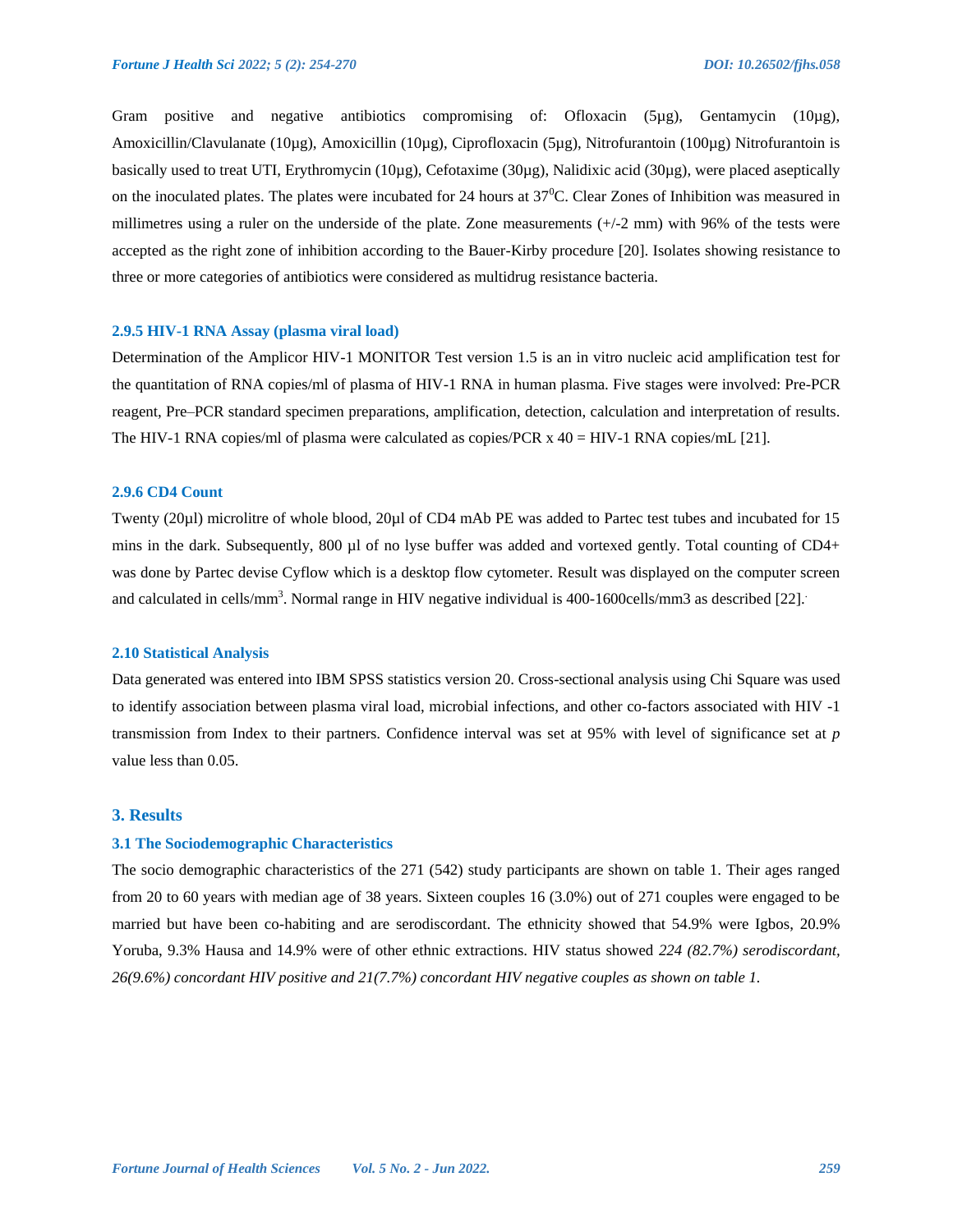| <b>Variables</b>      | Category  | Frequency $(\% )$ |
|-----------------------|-----------|-------------------|
| <b>Sex</b>            | Male      | 268 (49.4)        |
|                       | Female    | 274 (50.6)        |
| Age                   | $20 - 25$ | 9(1.7)            |
|                       | $26 - 30$ | 60(11.0)          |
|                       | 31-35     | 130 (23.9)        |
|                       | $36 - 40$ | 142 (26.3)        |
|                       | $41 - 45$ | 100(18.5)         |
|                       | $46 - 50$ | 57 (10.5)         |
|                       | >50       | 44(8.1)           |
| <b>Marital Status</b> | Married   | 489 (97.0)        |
|                       | Engaged   | 16(3.0)           |
| <b>Ethnic Groups</b>  | Ibo       | 298(54.9)         |
|                       | Yoruba    | 112 (20.6)        |
|                       | Hausa     | 50 (9.2)          |
|                       | Others    | 83 (15.3)         |

Table 1: Sociodemographic Characteristics of Study Participants (N= 271)

# **3.2 The impact in HIV-1 RNA burden (plasma viral load (pVL), Biological and behavioural Risk factors**

The burden of plasma viral load and other risk factors on heterosexual HIV-1 transmission is shown on table 2. The heterosexual index whose pVL was 10,001 to 100,000 had higher number of microbial infections ( $P = 0.059$ ).

| <b>Categories</b>       | N <sub>0</sub><br><b>Frequency</b><br>(%) | $\boldsymbol{\&}$<br><b>Male</b><br>Condon<br><b>Use</b> | <b>Female</b><br>Condom<br>use | <b>Vaginal</b><br><b>Sex</b> | Oral<br><b>Sex</b> | Anal<br><b>Sex</b>      | <b>Microbial</b><br>infections | <b>Partner</b><br><b>HIV</b><br><b>Status</b> |
|-------------------------|-------------------------------------------|----------------------------------------------------------|--------------------------------|------------------------------|--------------------|-------------------------|--------------------------------|-----------------------------------------------|
| >1000                   | 16(23.2)                                  | 10                                                       | $\mathbf{0}$                   | 42                           | 13                 | $\bf{0}$                | $\overline{2}$                 | <b>Negative</b><br>(23.2)                     |
| 1000-10,000             | 9(13.0)                                   | 5                                                        | $\boldsymbol{0}$               | $\overline{2}$               | 1                  | 1                       | 7                              | <b>Negative</b><br>(13.0)                     |
| $10,01-$<br>1000,000    | 42(60.9)                                  | 26                                                       | 3                              | 8                            | 3                  | $\overline{\mathbf{4}}$ | 32                             | <b>Positive</b><br>(60.9)                     |
| >1,000,000              | 2(2.9)                                    | 1                                                        | 3                              | $\mathbf{0}$                 | $\mathbf{0}$       | $\bf{0}$                | 3                              | <b>Positive</b><br>(2.9)                      |
| <b>Total</b><br>p-value | 69 (100)                                  | 42<br>0.924                                              | 3<br>$\mathbf{1}$              | 52<br>0.057                  | 17<br>0.752        | 5<br>$\mathbf{1}$       | 47<br>0.059                    | 100                                           |

**Table 2:** Impact of Baseline HIV-1 RNA (Viral load) and Other Risk Factors in HIV-1 Transmission in the Index

Low viral load is 40-500 copies/ml.

High viral load -5,000-10,000 copies/ml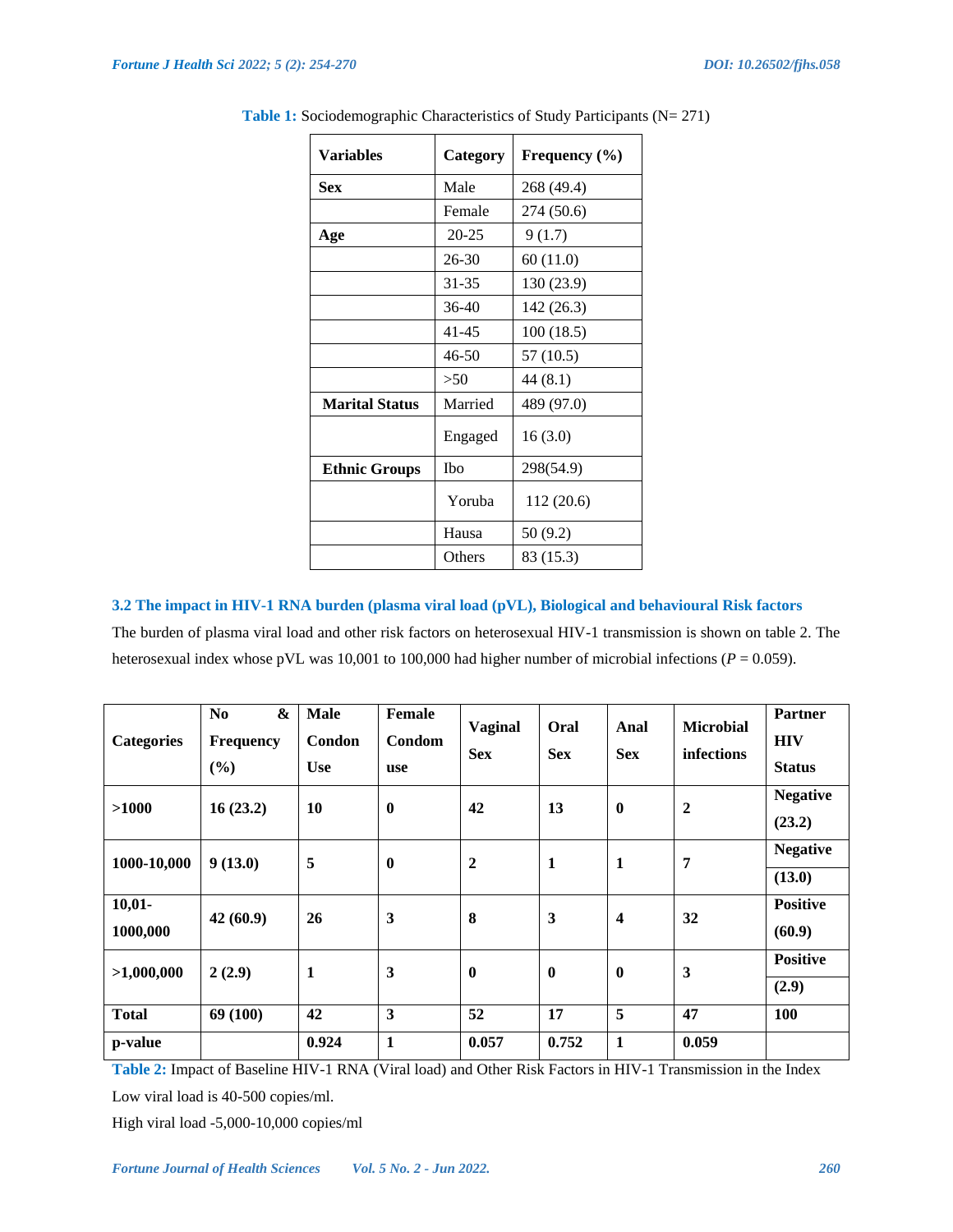**Baseline viral load was restricted to Index spouse who were involved in risk factors such as: male and female condone use, microbial infections, oral, anal and vaginal sex (n=69).**

# **3.3 Microbial organisms isolated from people living with HIV (Index spouse) and HIV negative (partners)**

Most organisms isolated occurred as mixed infections in the population of HIV negative subjects which is shown on table 3a. A total number of 55 microorganisms were isolated and out of which, *Candida* spp. 17(30.9%) was the most prevalent followed by *Escherichia coli* 15(27.2%) and *Proteus* spp*.* 2 (3.6%) being the least. *Escherichia coli*  (11) and *Candida* spp. (11) mostly co-infected followed by *Staphylococcus aureus* (6) and the least is *Streptococcus*  spp. (1). *Escherichia coli* and *Candida* spp. co-infected with each other 5 and 7 times respectively.

| <b>Microbial</b><br>agents   |                                                     |                     |                 |                     |                        | <b>CO-INFECTION WITH</b>                            |                  |                  |                        |                  |
|------------------------------|-----------------------------------------------------|---------------------|-----------------|---------------------|------------------------|-----------------------------------------------------|------------------|------------------|------------------------|------------------|
|                              | <b>Total</b><br>No. of<br><b>Isolates</b><br>$(\%)$ | S.<br><i>aureus</i> | Candida<br>spp. | $E_{\cdot}$<br>coli | <b>B.</b><br>vaginosis | Т.<br>vaginalis                                     | Strept.<br>spp.  | Kleb.<br>spp.    | <b>Proteu</b><br>sspp. | Pseudo<br>.spp.  |
| S. aureus                    | 8(14.5)                                             | 2                   | 1               | $\overline{2}$      | $\boldsymbol{0}$       | $\boldsymbol{0}$                                    | $\Omega$         | $\boldsymbol{0}$ | $\boldsymbol{0}$       | $\boldsymbol{0}$ |
| Candida spp.                 | 17<br>(30.9)                                        | 1                   | $\Omega$        | 7                   | 3                      | $\boldsymbol{0}$                                    | 1                | $\Omega$         | $\boldsymbol{0}$       | $\theta$         |
| E. coli                      | 15<br>(27.2)                                        | 1                   | 5               | $\Omega$            | 1                      | $\boldsymbol{0}$                                    | $\Omega$         | $\Omega$         | $\boldsymbol{0}$       | $\mathbf{0}$     |
| <b>B.</b> vaginosis          | 3(5.5)                                              | 1                   |                 | $\overline{2}$      | $\Omega$               | $\boldsymbol{0}$                                    | $\Omega$         | $\theta$         | $\Omega$               | $\theta$         |
| T. vaginalis                 | 0(0.0)                                              | $\Omega$            | $\theta$        | $\Omega$            | $\boldsymbol{0}$       | $\boldsymbol{0}$                                    | $\Omega$         | $\overline{0}$   | $\boldsymbol{0}$       | $\theta$         |
| <b>Streptococcus</b><br>spp. | 3(5.5)                                              | $\mathbf{0}$        | 1               | $\theta$            | 1                      | $\boldsymbol{0}$                                    | $\boldsymbol{0}$ | $\Omega$         | $\boldsymbol{0}$       | $\boldsymbol{0}$ |
| Klebsiella spp.              | 4(7.2)                                              | $\Omega$            | $\theta$        | $\Omega$            | $\theta$               | $\Omega$                                            | $\Omega$         | $\theta$         | $\Omega$               | $\theta$         |
| Proteus spp.                 | 2(3.6)                                              | $\Omega$            | 1               | $\Omega$            | $\Omega$               | $\Omega$                                            | $\Omega$         | $\theta$         | $\Omega$               | $\theta$         |
| Pseudomonas<br>spp.          | 3(5.5)                                              | 1                   | 2               | $\Omega$            | $\boldsymbol{0}$       | $\boldsymbol{0}$                                    | $\Omega$         | $\Omega$         | $\boldsymbol{0}$       | $\theta$         |
| <b>Total</b>                 | 55(100)                                             | 6                   | 11              | 11                  | 5                      | $\boldsymbol{0}$<br>$\cdot$ $\cdot$ $\cdot$ $\cdot$ | 1                | $\overline{0}$   | $\overline{0}$         | $\overline{0}$   |

A total number of 55 microbial agents were isolated from HIV negative individuals

**Table 3a:** Microbial Agents Isolated and Occurrence of Mixed Infections in HIV Negative Individuals

Table 3b highlighted the microbial organisms isolated and the occurrence of mixed infections in HIV positive subjects. A total number of 208 microbial organisms were isolated and *Candida* spp*.* 56 (26.9%) was the most prevalent followed by *Staphylococcus. aureus and Escherichia. coli* 46 (22.1%) respectively while *Pseudomonas*  spp*.* had the least frequency 1(0.4%). *Trichomonas vaginalis*: (1.4%) were seen in HIV positive females. *Candida*  spp*.* Co-infected mostly with *Klebsiella* spp*.* (6) followed by *Staphylococcus aureus, Escherichia coli* and *Streptococcus* spp. (3) respectively. *Gardnerella vaginalis* co-infected with *Staphylococcus aureus* (4), followed by *Streptococcus* spp*.* and *Klebsiella* spp*.* (2) respectively.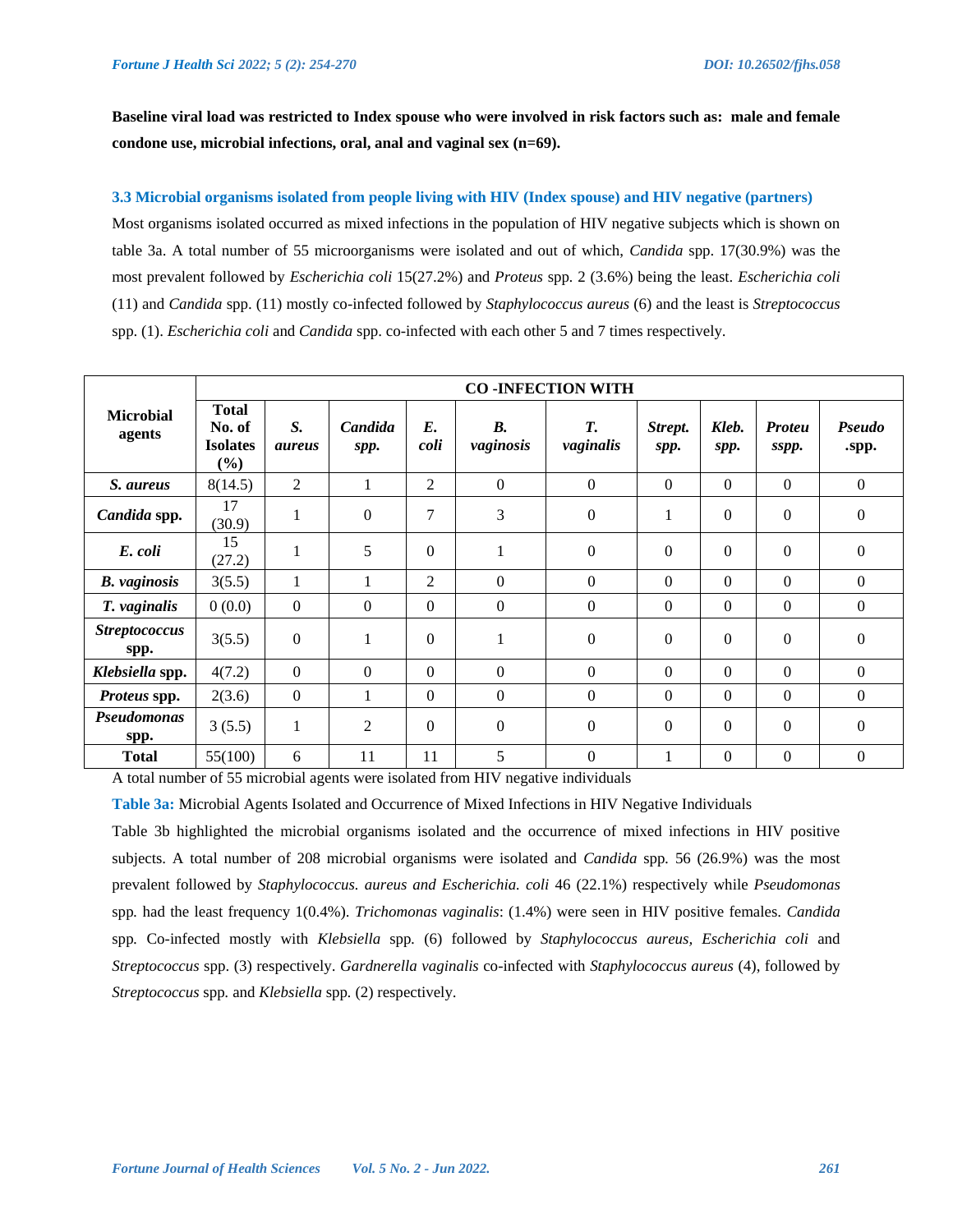|                              |                                                  |                     |                  |                | <b>CO-INFECTION WITH</b> |                 |                       |                           |                  |                  |
|------------------------------|--------------------------------------------------|---------------------|------------------|----------------|--------------------------|-----------------|-----------------------|---------------------------|------------------|------------------|
| <b>Microbial</b><br>agents   | <b>Total</b><br>No. of<br><b>Isolates</b><br>(%) | S.<br><i>aureus</i> | Candida<br>spp.  | E.<br>coli     | <b>B.</b><br>vaginosis   | T.<br>vaginalis | <b>Strept</b><br>spp. | Kleb<br>$.\mathbf{spp}.\$ | Proteus.<br>spp. | Pseudo<br>spp.   |
| S. aureus                    | 46(22.1)                                         | $\boldsymbol{0}$    | 3                | 1              | $\overline{4}$           | $\theta$        | $\overline{0}$        | $\Omega$                  | $\mathbf{0}$     | $\mathbf{0}$     |
| Candida spp.                 | 56(26.9)                                         | $\Omega$            | $\Omega$         | 1              | $\Omega$                 | $\theta$        | $\Omega$              | $\overline{2}$            | $\Omega$         | $\Omega$         |
| E. coli                      | 46(22.1)                                         | $\mathbf{1}$        | 3                | $\Omega$       | $\Omega$                 | $\Omega$        | $\Omega$              | $\Omega$                  | $\Omega$         | $\Omega$         |
| <b>B.</b> vaginosis          | 38(18.2)                                         | $\boldsymbol{0}$    | $\overline{2}$   | $\theta$       | $\boldsymbol{0}$         | $\theta$        | $\overline{0}$        | $\Omega$                  | $\Omega$         | $\Omega$         |
| T. vaginalis                 | 3(1.4)                                           | $\boldsymbol{0}$    | $\overline{2}$   | 1              | $\Omega$                 | $\theta$        | $\Omega$              | $\Omega$                  | $\theta$         | $\Omega$         |
| <b>Streptococcus</b><br>spp. | 4(1.9)                                           | $\overline{2}$      | 3                | $\Omega$       | $\overline{2}$           | 2               | $\theta$              | $\Omega$                  | $\Omega$         | $\mathbf{0}$     |
| Klebsiella spp.              | 12(5.7)                                          | $\theta$            | 6                | $\overline{2}$ | 2                        | $\theta$        | $\Omega$              | $\Omega$                  | $\Omega$         | $\Omega$         |
| Proteus spp.                 | 2(0.96)                                          | $\theta$            | 1                | $\Omega$       | 1                        | $\theta$        | $\Omega$              | $\Omega$                  | $\Omega$         | $\Omega$         |
| Pseudomonas<br>spp.          | 1(0.4)                                           | $\boldsymbol{0}$    | $\boldsymbol{0}$ | $\Omega$       | $\boldsymbol{0}$         | $\Omega$        | $\theta$              | $\theta$                  | $\theta$         | $\Omega$         |
| <b>Total</b>                 | 208<br>(100)                                     | 3                   | 20               | 5              | 9                        | 2               | $\theta$              | $\overline{2}$            | $\theta$         | $\boldsymbol{0}$ |

A total of 208 Microbial agents were isolated from HIV Positive individuals

**Table 3b:** Microbial Agents Isolated and Occurrence of Mixed Infections in HIV Positive Individuals

#### **3.4 Antimicrobial Susceptibility Patterns of the Bacterial Isolates**

On assessment of the antimicrobial sensitivity patterns of the bacterial isolates of reproductive tract infections in HIV positive and negative individuals, the following were observed: *Staphylococcus aureus* isolated from HIV positive individuals showed more sensitivity to Amoxicillin/clavulanate (95.4%) followed by gentamycin (90.4%) compared to HIV negative individuals (55.1%/34.4%). *Escherichia coli* isolated from HIV positive individuals showed more sensitivity to Nitrofurantoin followed by Gentamycin and Ofloxacin (95.4%/98.5%/98.0%) compared to HIV negative individuals (66.1%/73.5% /33.0%). *Klebsiella* spp. isolated from HIV positive individuals showed more sensitivity to Ofloxacin and Nitrofurantoin (87.7%) respectively compared to HIV negative individuals (27.7% /0.0%). This is shown on table 4a below.

On assessment of the antimicrobial resistant patterns of the microbial organisms isolated from the reproductive tract of people living with HIV and negative individuals, the following were observed: *Staphylococcus aureus* isolated from HIV positive individuals showed more resistance to Ceftazidime and Gentamycin (81.4%/72.3%) compared to HIV negative individuals (68.9%/6.8%). *Escherichia coli* isolated from in HIV positive individuals showed more resistance to Tetracycline and Ofloxacin (85.9%/76.9%) compared to HIV negative individuals (11.0%/33.0%). *Proteus* spp*.* isolated from HIV negative individuals showed more resistance to Gentamycin, Amoxil, Amoxicillin/clavulanate and Ceftazidime (83.3%) respectively compared HIV positive individuals (0.0%/48.0%/9.6% and 0.0%). This is also shown on table 4b.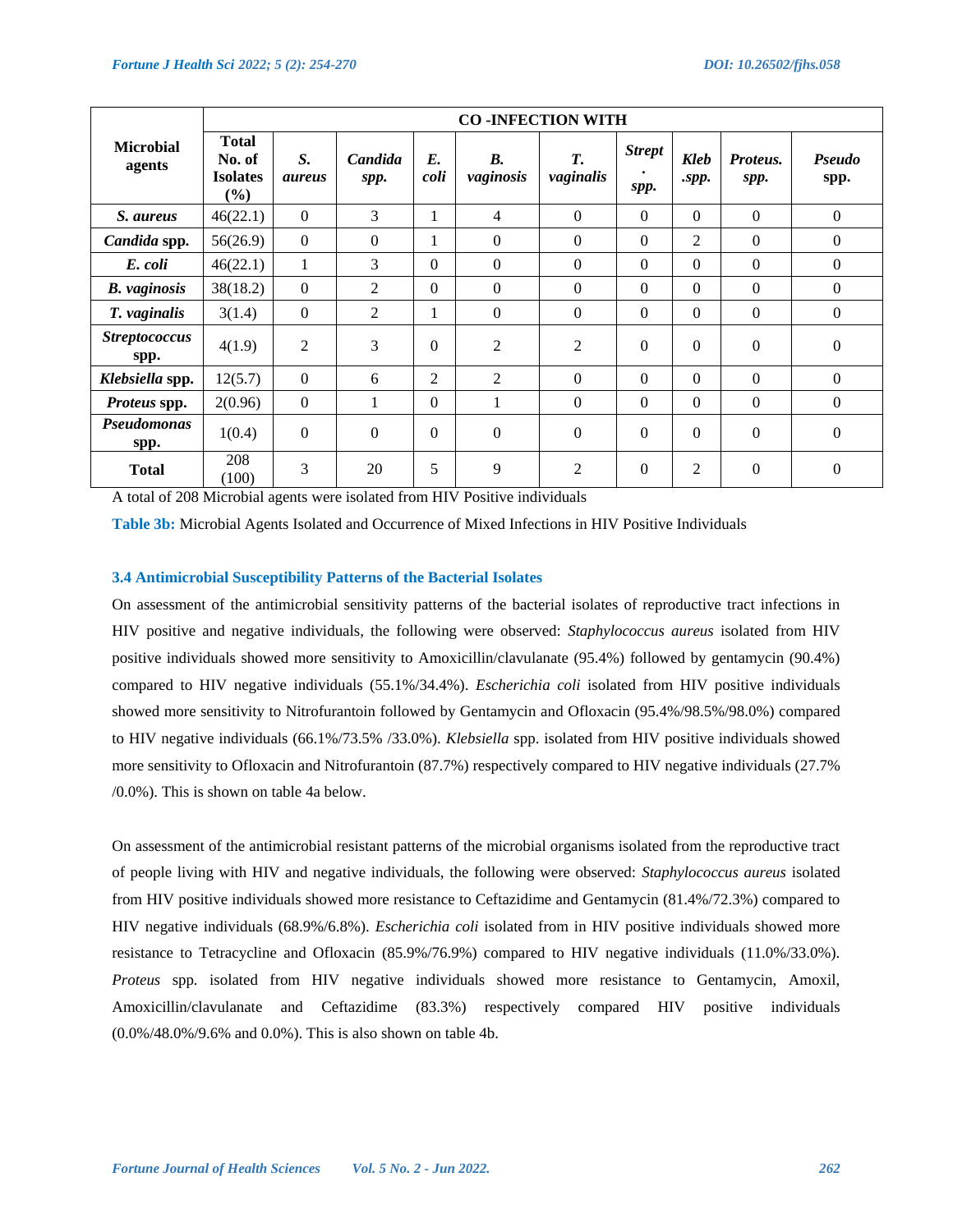

**Figure 1: Profile of Microbial agents Isolated from the Population of HIV Negative (Partners) and People Living with HIV/AIDS (Index spouse).**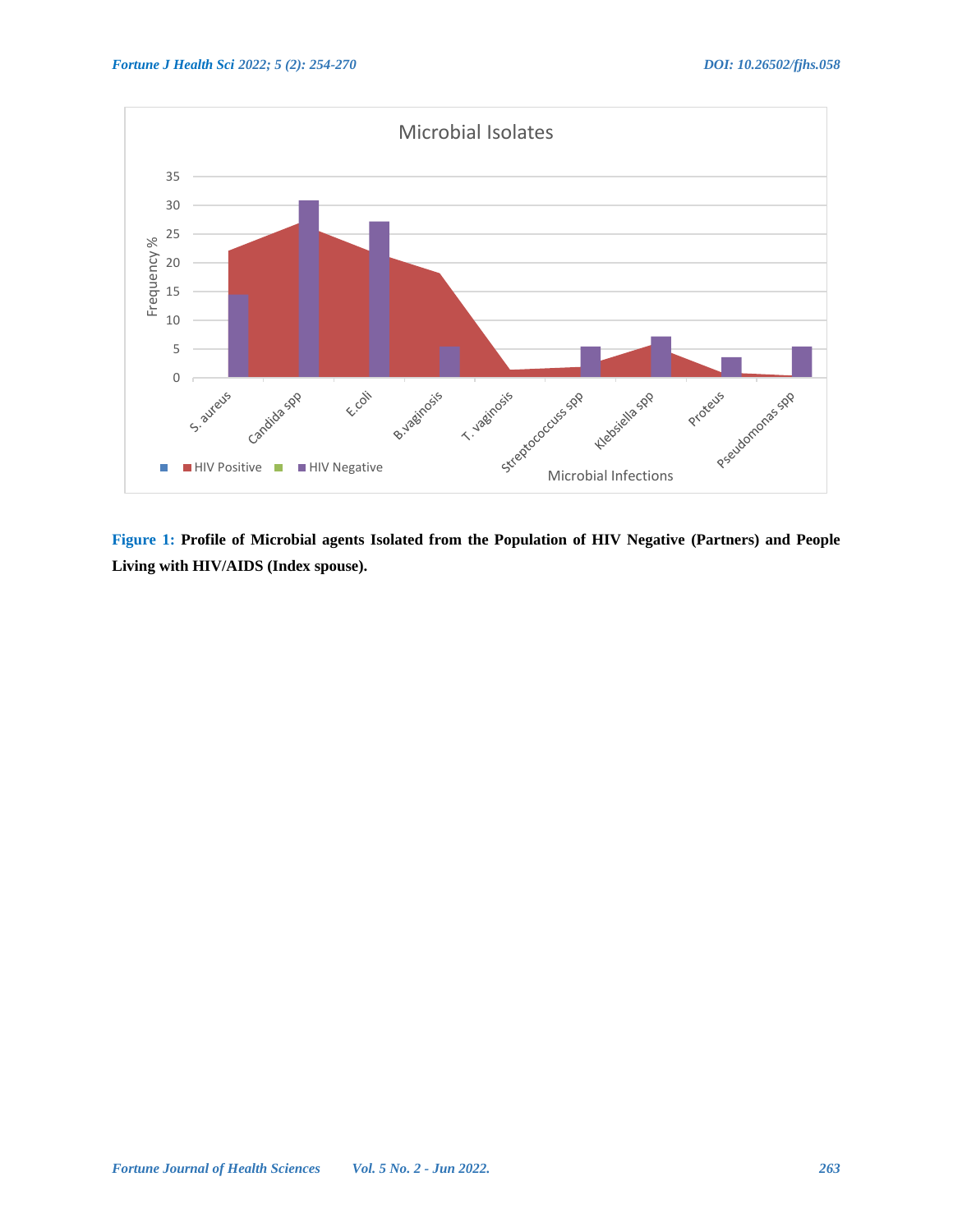| <b>HIV Status</b> | Total No of Isolates %   | <b>Antibiogram Sensitivity Pattern (%)</b> |            |            |            |             |            |            |            |            |            |            |      |            |            |            |             |
|-------------------|--------------------------|--------------------------------------------|------------|------------|------------|-------------|------------|------------|------------|------------|------------|------------|------|------------|------------|------------|-------------|
|                   |                          | <b>CXC</b>                                 | <b>TET</b> | <b>OFL</b> | <b>GEN</b> | <b>AMOX</b> | <b>AUG</b> | <b>CPR</b> | <b>CTR</b> | <b>ERY</b> | <b>NIT</b> | <b>NAL</b> | CAZ  | <b>CRX</b> | <b>CXC</b> | <b>COT</b> | <b>CTR</b>  |
| <b>Positive</b>   | Staphylococcus spp 22.1  | 0.0                                        | 13.5       | 45.2       | 90.4       | 9.4         | 95.4       | 13.5       | 22.6       | 54.2       | 31.6       | 0.0        | 13.5 | 76.9       | 31.6       | 0.0        | 0.0         |
| <b>Negative</b>   | Staphylococcus. spp 14.5 | 0.0                                        | 0.0        | 48.2       | 34.4       | 0.0         | 55.1       | 0.0        | 27.5       | 34.4       | 13.2       | 0.0        | 20.6 | 0.0        | 41.6       | 0.0        | 0.0         |
|                   |                          |                                            |            |            |            |             |            |            |            |            |            |            |      |            |            |            |             |
| <b>Positive</b>   | Escherichia coli 22.1    | 0.0                                        | 18.1       | 95.4       | 98.0       | 13.5        | 66.3       | 31.6       | 0.0        | 0.0        | 98.5       | 22.6       | 31.6 | 13.5       | 0.0        | 7.35       | $\ddotsc$   |
| <b>Negative</b>   | Escherichia coli 27.2    | 25.3                                       | 11.0       | 33.0       | 73.5       | 14.7        | 14.7       | 29.4       | 0.0        | 0.0        | 66.1       | 0.0        | 20.4 | 7.3        | 0.0        | 0.0        | <b>11.0</b> |
|                   |                          |                                            |            |            |            |             |            |            |            |            |            |            |      |            |            |            |             |
| <b>Positive</b>   | Streptococcus. spp 1.9   | 0.0                                        | 0.0        | 87.7       | 0.0        | 0.0         | 0.0        | 0.0        | 0.0        | 0.0        | 0.0        | 0.0        | 47.5 | 47.5       | 0.0        | 0.0        | 0.0         |
| <b>Negative</b>   | Streptococcus. spp 5.5   | 0.0                                        | 18.1       | 27.7       | 0.0        | 0.0         | 0.0        | 0.0        | 0.0        | 0.0        | 0.0        | 0.0        | 0.0  | 42.3       | 0.0        | 0.0        | 0.0         |
|                   |                          |                                            |            |            |            |             |            |            |            |            |            |            |      |            |            |            |             |
| <b>Positive</b>   | Klebsiella. Spp 5.7      | 0.0                                        | 0.0        | 32.0       | 52.6       | 0.0         | 52.5       | 32.5       | 0.0        | 0.0        | 87.7       | 52.6       | 17.5 | 17.5       | 0.0        | 0.0        | 0.0         |
| <b>Negative</b>   | Klebsiella. Spp 7.2      | 17.5                                       | 27.7       | 27.7       | 0.0        | 0.0         | 32.0       | 0.0        | 0.0        | 0.0        | 0.0        | 27.7       | 27.7 | 13.8       | 4.6        | 13.8       | 0.0         |
|                   |                          |                                            |            |            |            |             |            |            |            |            |            |            |      |            |            |            |             |
| <b>Positive</b>   | Proteus spp 0.96         | 20.8                                       | 0.0        | 32.0       | 32.0       | 0.0         | 27.7       | 32.0       | 0.0        | 0.0        | 10.4       | 0.0        | 10.4 | 10.4       | 0.0        | 0.0        | 0.0         |
| <b>Negative</b>   | <i>Proteus</i> spp 3.6   | 0.0                                        | 0.0        | 27.7       | 27.7       | 0.0         | 0.0        | 27.7       | 0.0        | 0.0        | 27.1       | 0.0        | 0.0  | 0.0        | 0.0        | 0.0        | 0.0         |
|                   |                          |                                            |            |            |            |             |            |            |            |            |            |            |      |            |            |            |             |
| <b>Positive</b>   | Pseudomonas. spp. 0.4    | 40                                         | 0.0        | 40         | 40         | 0.0         | 0.0        | 0.0        | 0.0        | 0.0        | 20.0       | 20.0       | 20.0 | 0.0        | 0.0        | 0.0        | 0.0         |
| <b>Negative</b>   | Pseudomonas. spp. 0.4    | 0.0                                        | 10.0       | 8.0        | 5.7        | 40.0        | 0.0        | 0.0        | 0.0        | 0.0        | 40.1       | 0.4        | 0.0  | 0.0        | 0.0        | 20         | 0.0         |

# **Table 4a:** Antibiotic Susceptibility Pattern of Microbial Agents Isolated from HIV Negative Individuals and those living with HIV/AIDS (Index spouse)

0- means the isolates showed no sensitivity/resistance to antibiogram

TET = TETRACYCLINE, OFL= OFLOXACIN, GEN= GENTAMYCIN, AMOX = AMOXIL

AUG=AUGMENTIN, CPR= CIPROFLOXACIN, CTR= CEFTRIAXONE, ERY=ERYTHROMYCINE

NIT=NITROFURANTOIN, NAL= NALIDIXIC ACID, CAZ= FORTUM/CEFTAZIDIME,

CRX= CEFUROXIME, CXC= CLOXACILLIN, COT= COTRIMOXAZOLE AND CTR = CEFTRIAXONE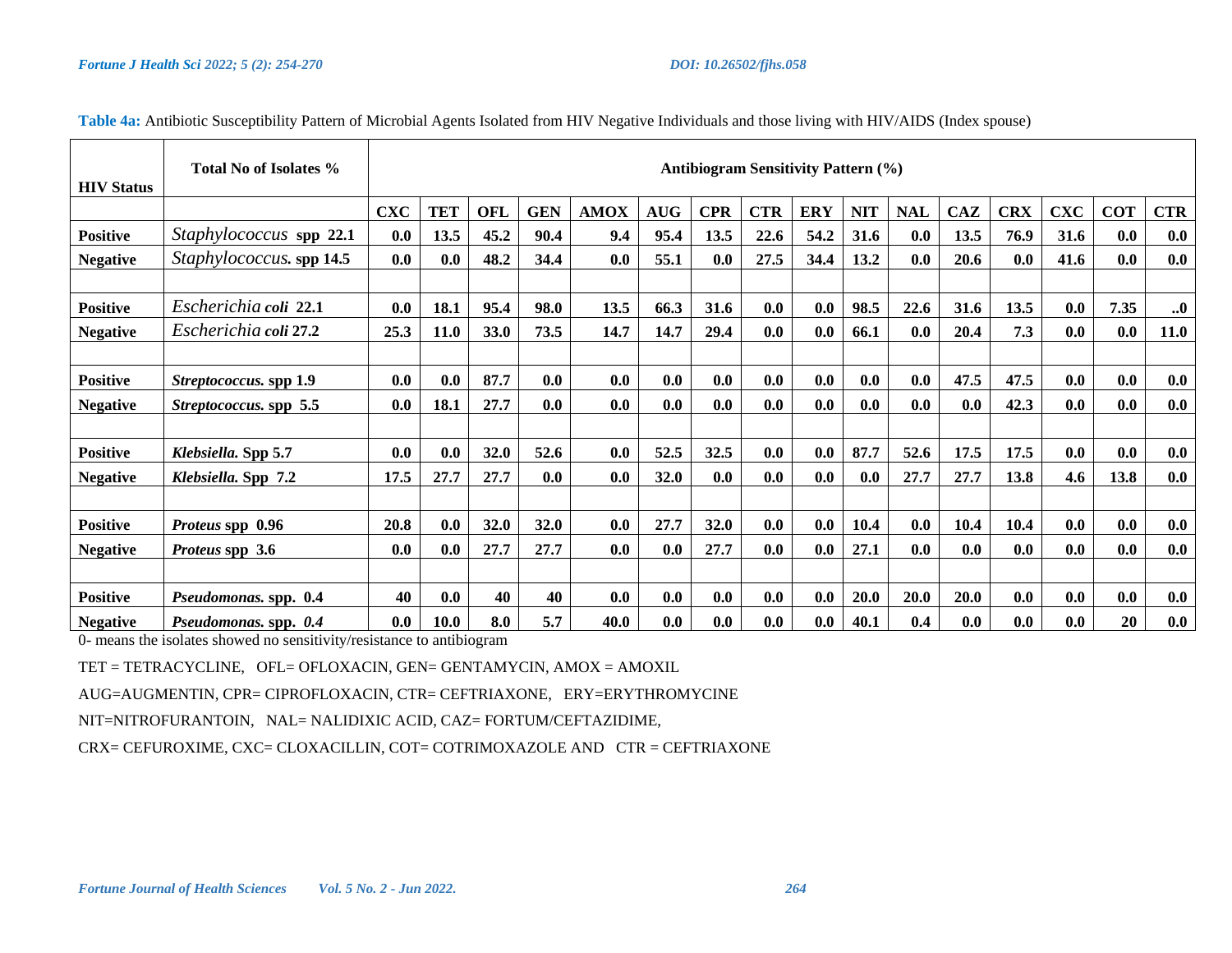**Table 4b:** Antibiotic Resistant Pattern of Microbial agents Isolated from HIV Negative Individuals and those living with HIV/AIDS (Index spouse)

| <b>HIV Status</b> | <b>Total No of Isolates %</b>   | <b>Antibiotic Resistant Pattern (%)</b> |             |            |            |             |             |            |            |            |            |            |            |            |            |            |            |
|-------------------|---------------------------------|-----------------------------------------|-------------|------------|------------|-------------|-------------|------------|------------|------------|------------|------------|------------|------------|------------|------------|------------|
|                   |                                 | <b>CXC</b>                              | <b>TET</b>  | <b>OFL</b> | <b>GEN</b> | <b>AMOX</b> | <b>AUG</b>  | <b>CPR</b> | <b>CTR</b> | <b>ERY</b> | <b>NIT</b> | <b>NAL</b> | <b>CAZ</b> | <b>CRX</b> | <b>CXC</b> | <b>COT</b> | <b>CTR</b> |
| <b>Positive</b>   | Staphylococcus spp 22.1         | 0.0                                     | 40.7        | 67.8       | 72.3       | 54.2        | 40.7        | 0.0        | 63.3       | 58.8       | 40.7       | 36.1       | 18.4       | 18.0       | 40.0       | 63.3       | 22.6       |
| <b>Negative</b>   | <i>Staphylococcus.</i> spp 14.5 | 0.0                                     | 68.9        | 62.0       | 6.8        | 13.6        | 48.2        | 6.8        | 27.2       | 55.1       | 6.8        | 16.8       | 68.9       | 55.1       | 48.2       | 6.8        | 13.6       |
|                   |                                 |                                         |             |            |            |             |             |            |            |            |            |            |            |            |            |            |            |
| <b>Positive</b>   | Escherichia coli 22.1           | 9.0                                     | 83.9        | 76.9       | 36.1       | 63.1        | 66.9        | 4.5        | 0.0        | 9.4        | 58.8       | 72.3       | 36.1       | 27.1       | 3.0        | 73.6       | 0.0        |
| <b>Negative</b>   | Escherichia coli 27.2           | 18.3                                    | <b>11.0</b> | 33.0       | 18.3       | 25.7        | 44.1        | 14.7       | 3.6        | 11.0       | 25.7       | 7.2        | 29.4       | 25.7       | 3.6        | 11.0       | 7.2        |
|                   |                                 |                                         |             |            |            |             |             |            |            |            |            |            |            |            |            |            |            |
| <b>Positive</b>   | Streptococcus. spp 1.9          | 0.0                                     | 52.6        | 95.0       | 95.0       | 0.0         | 95.0        | 0.0        | 95.0       | 0.0        | 95.0       | 95.0       | 95.0       | 0.0        | 52.6       | 0.0        | 0.0        |
| <b>Negative</b>   | Streptococcus. spp 5.5          | 0.0                                     | 18.1        | 81.1       | 54.5       | 0.0         | 54.0        | 0.0        | 81.1       | 0.0        | 0.0        | 18.1       | 0.0        | 0.0        | 18.1       | 18.1       | 18.1       |
|                   |                                 |                                         |             |            |            |             |             |            |            |            |            |            |            |            |            |            |            |
| <b>Positive</b>   | Klebsiella. Spp 5.7             | 0.0                                     | 52.6        | 35.5       | 52.6       | 70.1        | 52.6        | 17.5       | 35.3       | 35.3       | 35.3       | 35.3       | 52.6       | 7.5        | 36.3       | 55.3       | 0.0        |
| <b>Negative</b>   | Klebsiella. Spp 7.2             | 17.5                                    | 13.8        | 27.7       | 41.6       | 13.8        | 41.6        | 3.8        | 0.0        | 0.0        | 0.0        | 0.0        | 27.7       | 13.8       | 0.0        | 13.8       | 0.0        |
|                   |                                 |                                         |             |            |            |             |             |            |            |            |            |            |            |            |            |            |            |
| <b>Positive</b>   | Proteus spp 0.96                | 20.8                                    | 32.0        | 0.0        | 0.0        | 48.0        | 9.6         | 0.0        | 9.6        | 9.6        | 0.0        | 9.6        | 0.0        | 0.0        | 0.0        | 0.0        | 0.0        |
| <b>Negative</b>   | <i>Proteus</i> spp 3.6          | 0.0                                     | 35.5        | 55.5       | 83.3       | 83.3        | 83.3        | 27.7       | 0.0        | 0.0        | 27.7       | 27.7       | 83.5       | 55.5       | 0.0        | 0.0        | 0.0        |
|                   |                                 |                                         |             |            |            |             |             |            |            |            |            |            |            |            |            |            |            |
| <b>Positive</b>   | Pseudomonas. spp. 0.4           | <b>10.0</b>                             | 2.2         | 40.0       | 40.0       | 20.0        | <b>20.0</b> | 0.0        | 40.0       | 0.0        | 40.0       | 40.0       | 0.0        | 0.0        | 0.0        | 0.0        | 0.0        |
| <b>Negative</b>   | Pseudomonas. spp. 0.4           | 0.0                                     | 2.2         | 13.3       | 20.0       | 10.0        | 40.0        | 0.0        | 0.0        | 0.0        | 60.0       | 0.0        | 0.0        | 0.0        | 0.0        | 40.0       | 0.0        |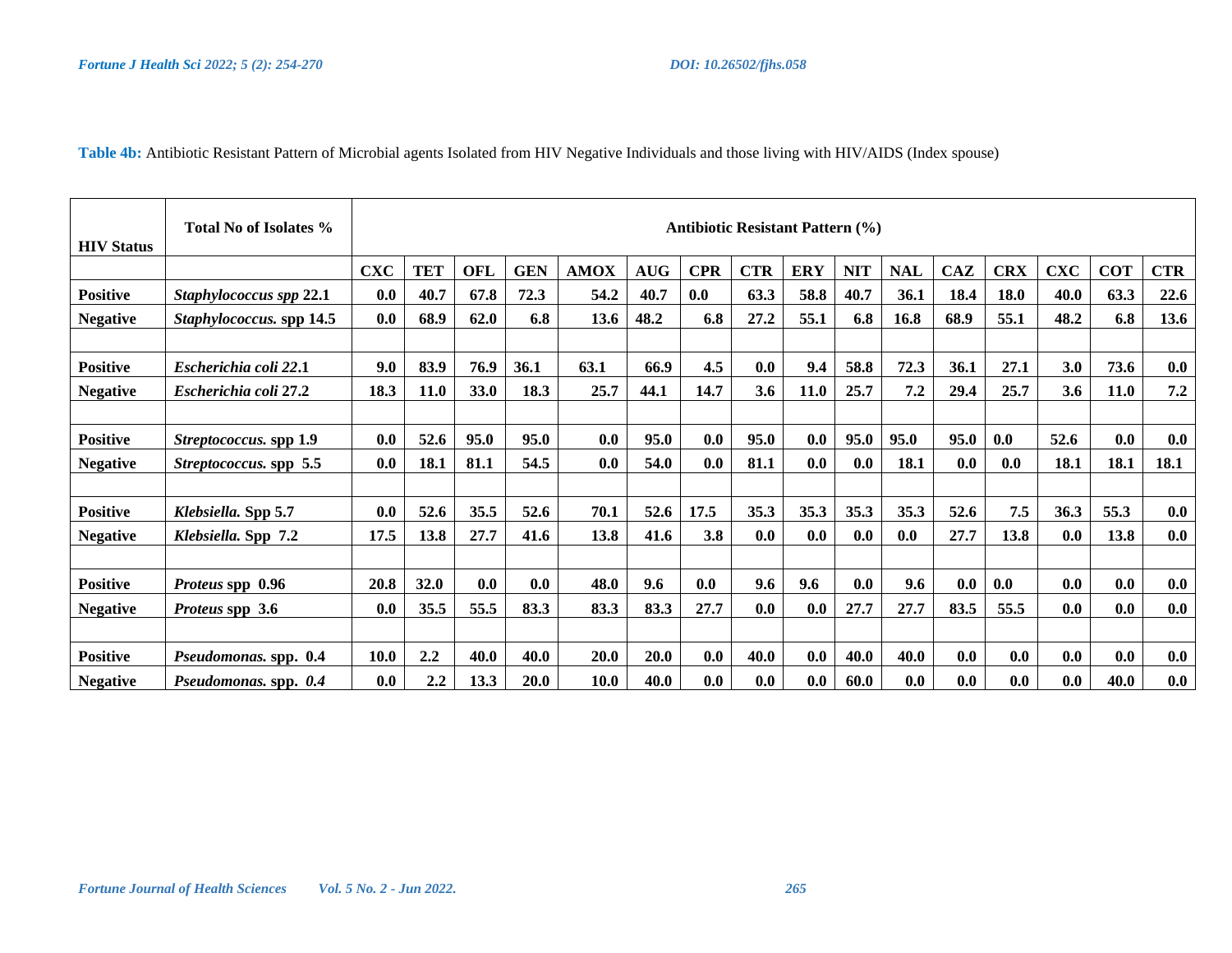# **4. Discussion**

HIV infected subjects acquire new microbial infection at a rate greater than the HIV negative subjects. This is because they are immune compromised and are involved in other risky sexual practices such as: failure to use condom during sexual activities, anal or oral sex and some of the patients are involved in poor ARV adherence which may result in HIV mutation that may lead to increase in opportunistic infections. Sixty-nine (69) index whose HIV-1 plasma viral load was categorized at baseline:  $\langle 100,000 \rangle$  to  $\geq 1,000,000$  copies/ml showed a significant association between baseline HIV-1 plasma viral load, heterosexual HIV transmission (p=0.057) and microbial infections (p=0.059).

Similarly, 36.3% of Index whose pVL (<1000-10,000 pVL) showed there was no HIV transmission observed between the Index and their partners when the pVL was within the threshold of  $\geq 1,500$ - copies HIV-1 RNA/ml. Our result is consistent with a report from a study that showed reduction in the plasma HIV-1 RNA as an important target for HIV prevention. The study of heterosexual Uganda HIV serodiscordant couples showed an association between the risk of HIV acquisition and donor plasma viral load (pVL). Their study reported that no transmissions were observed when the pVL was below a critical threshold of 1500 copies HIV RNA/m [15]. Furthermore, our result is consistent with a recent study that estimated the risk of HIV-1 acquisition in a sole sexual exposure valued to be very low if the host viral load is low [23].

It is well understood that one of the significant factors that affects the heterosexual transmission of HIV-1 in serodiscordant couples is the exposing dose of the virus in the plasma of the index [24]. Furthermore, the degree of protein binding of a particular antiretroviral drug determines the level of penetration into the genital tract. The protease inhibitor drugs have poor genital tract penetration (between 10 and 50% of the levels found in plasma) whilst drugs such as tenofovir can reach up to a 10-fold higher intracellular concentration in genital tract mononuclear cells than in peripheral blood cells [23].

In this study also, a total number of 208 microbial organisms were isolated from HIV positive individuals compared to 55 isolated from HIV negative individuals. *Candida* spp*.* 56 (26.9%) was the most prevalent isolated from HIV positive individuals followed by *Staphylococcus aureus and Escherichia coli* 46 (22.1%) respectively. This result is Showing that, immune compromised HIV-1 infected women have increased rates of vaginal candidiasis with increased severity of pelvic inflammatory diseases. Our result is consistent with a study done in Port Harcourt among HIV positive individuals having urethral tract infection [25]. In their report, *Staphylococcus aureus* had the highest percentage occurrence 49 (29.7%), followed by *Escherichia coli* 47 (28.5%), *Pseudomonas aeruginosa* 46 (27.9%) and *Klebsiella pneumoniae* 23 (13.9%). Another report that is similar to our result was done on lower genital tract of women living with HIV in India [9]. Their laboratory findings showed high prevalence of *Bacteria vaginalis* (BV) (30%), mixed infection (30%), and candidiasis (10%) among HIV-seropositive women (*p* <0.001). %). Our findings showed *Candida* spp*.* (26.9%), *Bacteria vaginosis* (18.2%) and 20% mixed infection. Furthermore, the transition of *Candida* spp. from harmless commensal to unrelenting pathogen in the immune compromised host is attributable to extensive expressed virulence determinants, including hyphal formation, thigmotropism, protease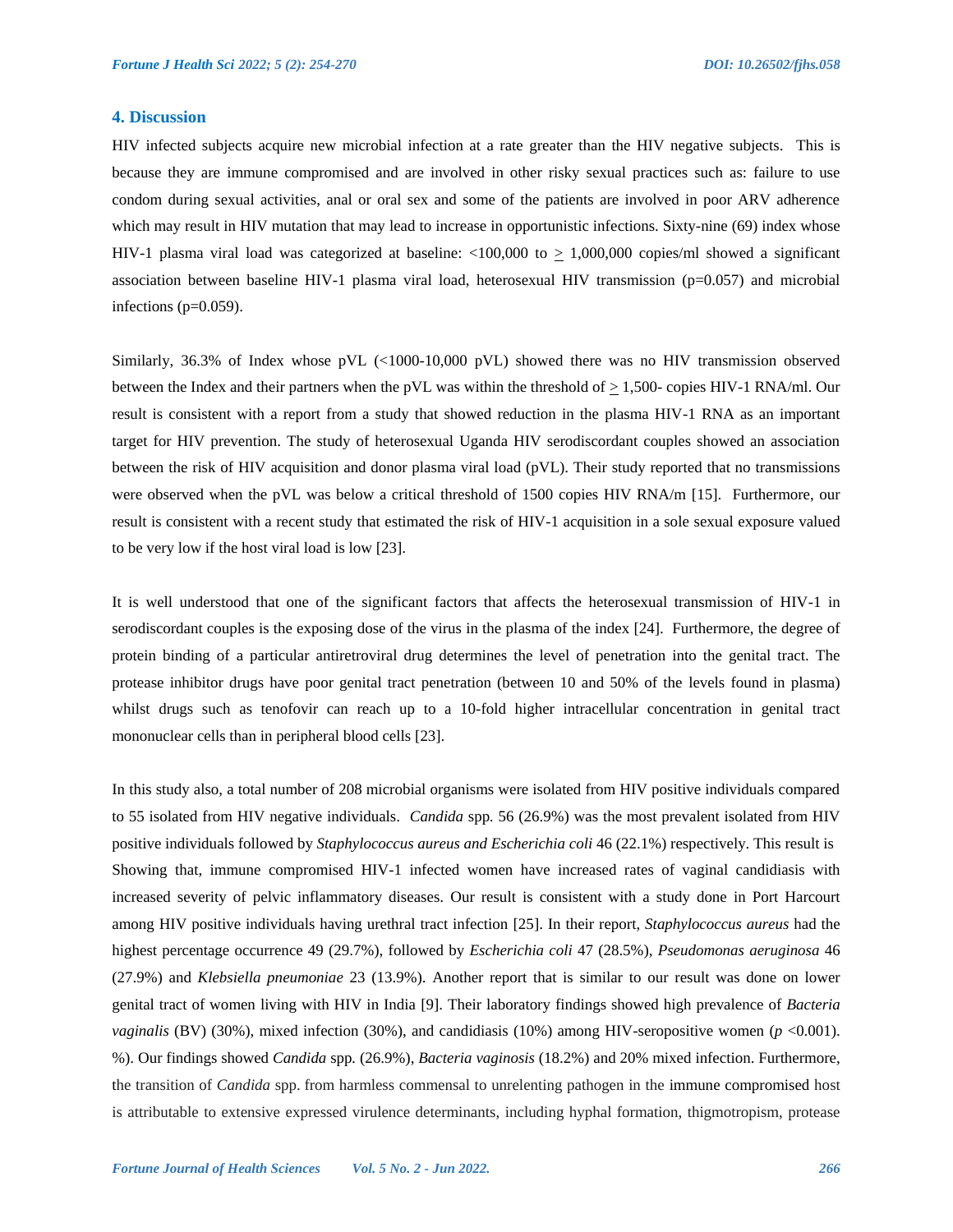secretion, adherence and phenotypic switching [26]. Another study that showed contrasts with our findings was done in the State of São Paulo [27]. In their study, they reported that *Pseudomonas aeruginosa* was the most frequently isolated microorganism, followed by *Klebsiella pneumoniae* in AIDs patients. In our study however, *Escherichia coli* and *Staphylococcus aureus* (22.1%) respectively were the most frequently isolated microorganism followed by *Klebsiella* spp*.* 12(5.7%) while *Pseudomonas* spp*.* was the least frequent 1(0.4%) with low CD4 count.

Another study showing similar pattern to our study was done at llorin North- west Nigeria. Their report documented *Staphylococcus aureus* accounting for 22% while *Klebsiella* pneumonia and *E.* coli were isolated in 11% of the patients whose immunity was compromised [28]. However, our study showed *Candida* spp*.* and *Gardnerella vaginalis* co-infected (20x / 9x) with other organisms in HIV positive subjects compared with HIV negative subjects (11x /5x) consecutively. People living with HIV/AIDS are immunosuppressed and have very high chance of developing opportunistic bacterial, parasitic and or fungal infections. Therefore, it is suggested that their treatments should be personalized and culture specific including proper and consistent use of antiretroviral drugs.

In this report also, antimicrobial sensitivity patterns of the microbial isolates from the reproductive tract of people living with HIV/AIDS revealed that *Staphylococcus aureus* showed more sensitivity to Augmentin followed by gentamycin (95.4% / 90.4%) compared to HIV negative individuals (55.1% /34.4%). *Escherichia coli* isolated from HIV positive individuals showed more sensitivity to Nitrofurantoin followed by Gentamycin and Ofloxacin (95.4%/98.5%/98.0%) compared to HIV negative individuals (66.1%/73.5% /33.0%). Furthermore, *Klebsiella spp*  isolated from HIV positive individuals showed more sensitivity to Ofloxacin (87.7%) compared to HIV negative individuals (27.7%) as shown on table 4a. Our findings were similar to a report from a study on antibiotic resistance of bacterial isolates from HIV positive patients with urinary tract infection in Rivers State Nigeria. The authors reported that *Staphylococcus aureus*, *Escherichia coli*, *Pseudomonas aeruginosa and Klebsiella pneumoniae*  showed more sensitivity to Oxacillin, (95.0%, 92.81%, 94.9%, and 65.0%) when compared to HIV negative individuals (44.4%, 40.0%, 71.4% and 33.3%). Both drugs (Augmentin and Oxacillin) are in the same drug class (penicillin antibiotic) and have shown from this study to have efficacy in the management of microbial infections in people living with HIV/AIDS.

Our study showed that out of the bacterial isolates that exhibited multidrug resistance (AMR), *Staphylococcus*  aureus and Escherichia coli isolated from HIV positive individuals were more resistant to Ceftazidime (81.4%), Gentamycin (72.3%) and Tetracycline (85.9%). Escherichia coli showed more resistance to Tetracycline and Ofloxacin (85.9%/76.9%) compared to HIV negative individuals (11.0%/33.0%). This result is in contrast to a study that reported antibiotic susceptibility profile of 380 (5.3%) Staphylococcus aureus strains isolated from urine samples of HIV patients in India [27]. The authors reported high percentage (69.5%) of Staphylococcus aureus strains isolated were resistant to penicillin (95.2%) followed by cephalexin (84.6%).

Emergence of multidrug-resistant of microbial infections in people living with HIV/AIDS limits the treatment options and challenges the clinical management of infections. The high levels of multidrug resistance in this cohort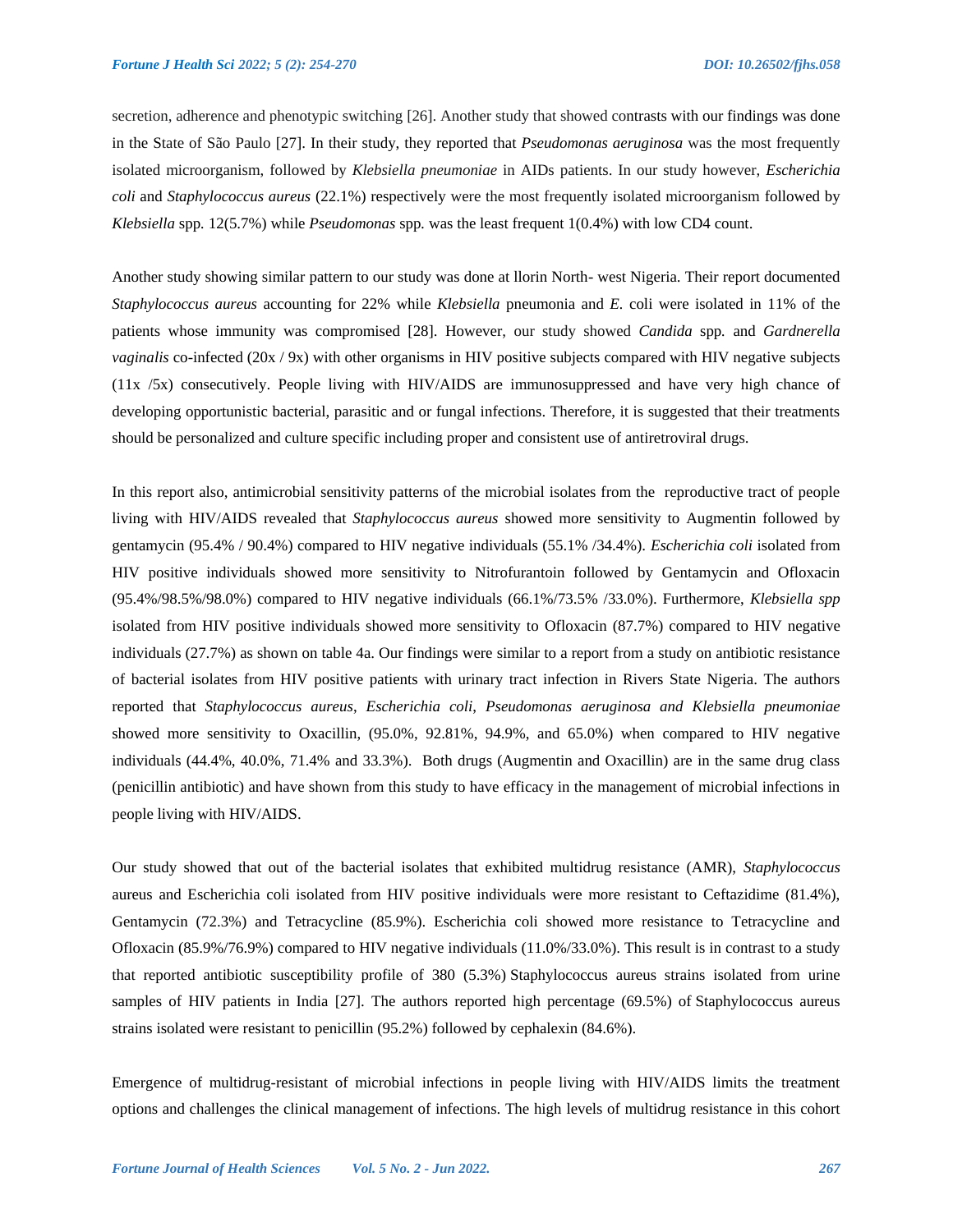are a serious public Health concern in low income countries. This is because there is a lot of across-the-counter purchase of antibiotics without doctor's prescription or laboratory test results. In this study, result from questionnaires showed that 70% of the clients who had PID, itching, painful urination, vaginal and urethral discharge have had self- medication of antibiotics mostly of substandard quality and only reports to the hospital when they cannot manage the situation. This is due to ignorance, poverty, poor hygiene practices as well as inconsistent use of condom [28].

### **5. Conclusion**

The microbial agents isolated from the index spouse were associated with high viral loads leading to low immunity and so are independent makers to HIV-1 transmission among serodiscordant couples. The periodic monitoring of *microbial* infections and its drug resistance profile in people living with HIV/AIDS are of vital importance in clinical management. Furthermore, there is need to intensify health education to create public awareness on the use of low standard antibiotics purchased across the counter and self- medication. This will reduce multi-drug resistance and prevent reemergence of opportunistic infections in the index spouse.

### **6. Acknowledgement**

I deeply appreciate HIV Research Trust Scholarship UK 2012 (HIVRT12-082) for sponsoring the preliminary training I required for this project which included, traveling to Project San Francisco (PSF) Kigali, Rwanda and Zambia Emory HIV Research Project (ZEHRP) Lusaka to get trained on Couples HIV Voluntary Counselling and Testing, White Cell Pellet Harvesting, DNA extraction and PCR. This was done under the supervision of Prof Susan Allen. I am grateful to Dr. Ma Lou. Associate Professor, University of Manitoba, HIV Host Genetics, National Microbiology Laboratories Winnipeg Canada for the provision of reagent and equipment used for the HLA studies as well as the analysis. My warm appreciation goes to Prof Babatunde Salako, the Director General of the Nigerian Institute of Medical Research, who approved my Pre-Doctoral Research Development Grant through its' Graduate Initiative Programme (GIP) NIMR which was used for the completion of this study. Professors Oliver Ezechi and APIN (granting me approval to have access to PLWHA) and Rosemary Audu (viral load and CD4 count done in CHVG, NIMR) are highly appreciated for the role they played in this project.

# **Duality of Interest**

The authors have declared no duality of interests

# **References**

- 1. Kaiser, H.J. The Global HIV/AIDS Epidemi[c Global Health Policy](https://www.kff.org/global-health-policy/) (2017): 1-20.
- 2. Trend of New HIV Infections Unaids (2017).
- 3. Webby AIDS and HIV Prevalence in Nigeria Nigeria News (2011).
- 4. Kharsany ABM and Karim QA. HIV Infection and AIDS in Sub-Saharan Africa: Current Status, Challenges and Opportunities. Open AIDS Journal 10 (2016): 34–48.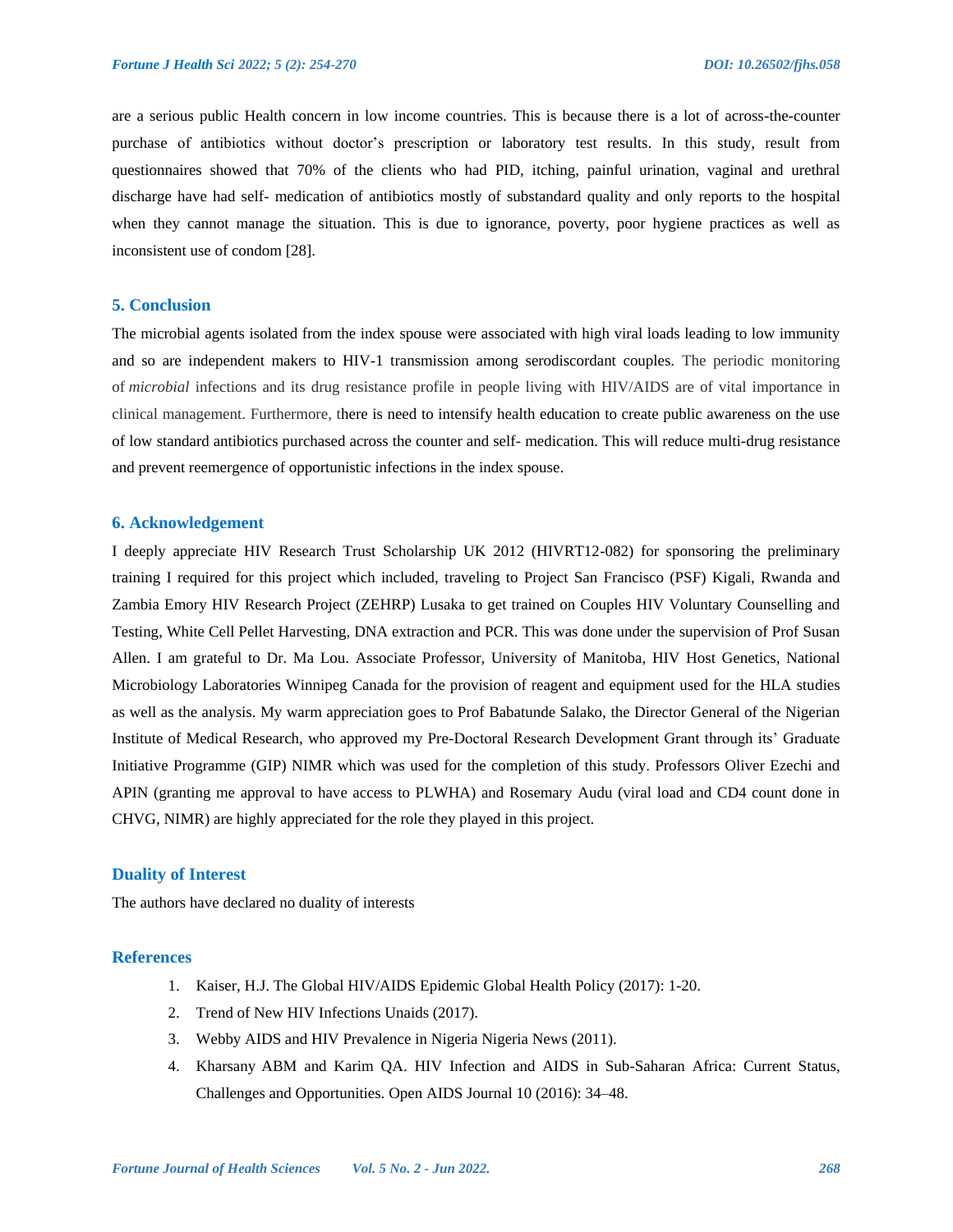- 5. Allen S, Karita E, Chomba E**,** Roth D, Telfair J, Zulu I**,** Clark L. Promotion of couples' voluntary counselling and testing for HIV through influential networks in two African capital cities. BMC Public Health 7 (2007): 349
- 6. Bagala A Married Couples Top HIV Infection Rates The Daily Monitor Kampala (2006).
- 7. Afe AJ**,** Fadero T, Oluokun O. HIV Serodiscordant Couples in Southwest Nigeria: Prevalence and Associated Risk Factors. Journal of AIDS and HIV Infections 11 (2015): 103-108
- 8. Otuonye NM**,** Enabulele OI, Aluyi HS and Onwuamah CK. Sexual Transmitted Infections and HIV in Female Commercial Sex Workers in Lagos Nigeria. Nigerian Women Nigerian Journal of Clinical and Biomedical Research 5 (2011): 22-30.
- 9. Goel V, Bhalla P, Sharma A and Mala YM. Lower genital tract infections in HIV-seropositive women in India. Indian Journal Sexually Transmitted Disease 32 (2011): 103-107.
- 10. Archana S, Marfatia YS and Megha M. Reproductive tract infections in HIV positive women: A case control study. Indian Journal of Sexual Transmitted Diseases 30 (2009): 16 18.
- 11. Jin F, Jansson J, Law M, Prestage GP, Zablotska I and Imrie JC. Per-contact probability of HIV transmission in homosexual men in Sydney in the era of HAART AIDS 24 (2010): 907-913.
- 12. Tan DH, Murphy K, Shah P, and Walmsley SL. Herpes simplex virus type 2 and HIV disease progression: a systematic review of observational studies. Journal of Infectious diseases 13 (2013): 502.
- 13. Kesler MA, Kaul R, Liu J, Loutfy M, Gesink D, Myers T, and Remis RS. Actual sexual risk and perceived risk of HIV acquisition among HIV-negative men who have sex with men in Toronto Canada BioMed Central 16 (2015): 254-260.
- 14. AIDS Information. Guidelines for the use of Antiretroviral Agents in HIV-1-Infected Adults and Adolescents. Plasma HIV-1 RNA (Viral Load) and CD4 Count Monitoring.
- 15. Brenner BG, Roger M and Routy JP. Risk of HIV transmission in discordant partners. Journal of HIV Therapy 12 (2007): 19-21.
- 16. Magaji FA, Ocheke AN, Pam VC, Afolaramin T, Musa J et al. HIV Status in Sero-Discordant Couples: Prevalence and Pattern among Pregnant Women in Plateau State, Nigeria Journal of Clinical Research In HIV AIDS and Prevention 3 (2018): 24-31.
- 17. NACA/AVAC. NACA launches demonstration on HIV/AID prevention in serodiscordant couples.
- 18. Iwatram-Negrón T, and El-Bassel N. Systematic Review of Couple-Based HIV Intervention and Prevention Studies: Advantages, Gaps, and Future Directions AIDS and Behavior 18 (2014): 1864– 1887.
- 19. Cheesbrough M. Medical Laboratory Manual for Tropical Countries (11) Cambridge university press Cambridge UK (2010): 433pp.
- 20. Hainer BL and Gibson MV. Vaginitis: Diagnosis and Treatment. American Family Physician 83 (2011): 807-815.